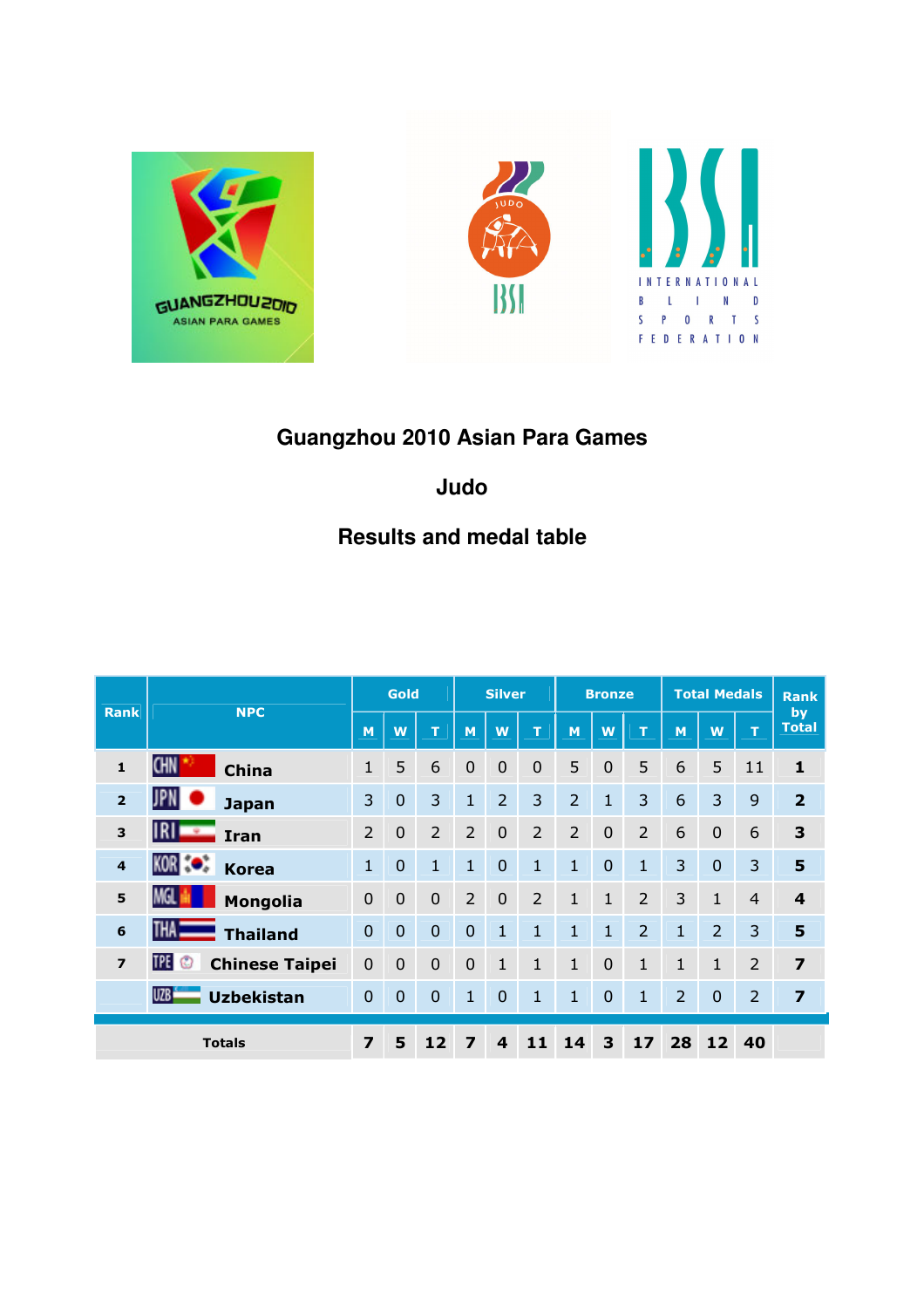#### MEN'S EVENTS

## Men's -60 kg

| <b>Medal</b>  | <b>Name</b>               |
|---------------|---------------------------|
| Gold          | LI Xiaodong<br><b>CHN</b> |
| <b>Silver</b> | <b>HIRAI Takaaki</b>      |
| <b>Bronze</b> | <b>KOR : EE Hyeonwoo</b>  |
| <b>Bronze</b> | <b>IPE © LEE Wu Kai</b>   |



| <b>Medal</b>  | <b>Name</b>           |
|---------------|-----------------------|
| Gold          | <b>RAHMATI Saeid</b>  |
| <b>Silver</b> | <b>AAJIM Munkhbat</b> |
| <b>Bronze</b> | <b>HIROSE Makoto</b>  |
| <b>Bronze</b> | <b>ZHAO Xu</b>        |



| <b>Medal</b>  | <b>Name</b>                                 |
|---------------|---------------------------------------------|
| Gold          | <b>• TAKAHASHI</b><br><b>Hidekatsu</b>      |
| <b>Silver</b> | <b>KHALILOV Sharif</b>                      |
| <b>Bronze</b> | <b>IRILE ALI SHANANI</b><br><b>Mohammad</b> |
| <b>Bronze</b> | <b>FENG Bin</b>                             |

| Men's -81 kg |  |  |
|--------------|--|--|
|--------------|--|--|

| <b>Medal</b>  | <b>Name</b>            |
|---------------|------------------------|
| Gold          | <b>JPN</b> • KATO Yuji |
| <b>Silver</b> | <b>ASAKEREH Hani</b>   |
| <b>Bronze</b> | <b>KOSIMOV Khasan</b>  |
| <b>Bronze</b> | <b>XU Zhilin</b>       |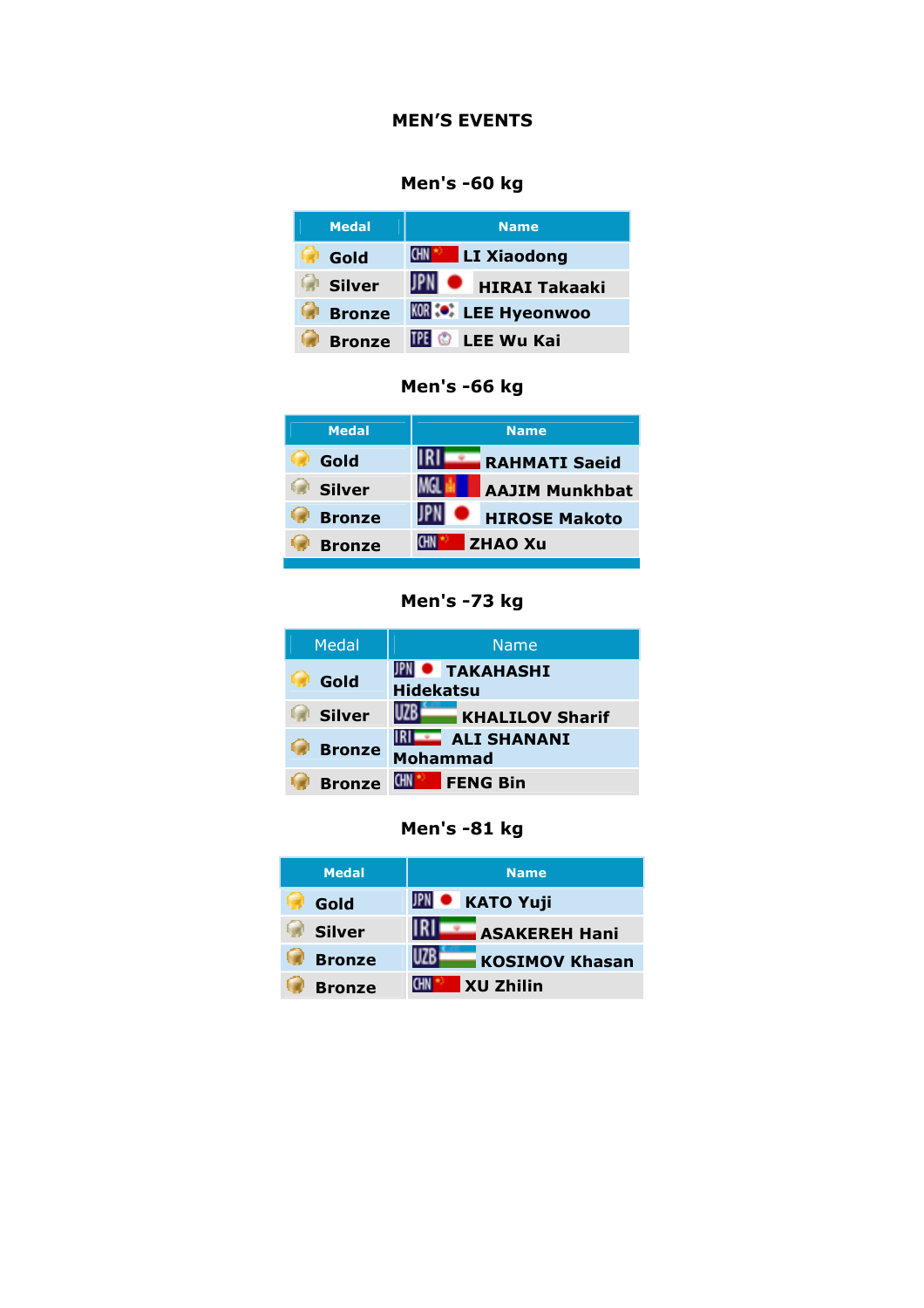Men's -90 kg

| <b>Medal</b>  | <b>Name</b>                                  |
|---------------|----------------------------------------------|
| Gold          | <b>IPN • HATSUSE Yusuke</b>                  |
| <b>Silver</b> | <b>MGL HI</b><br><b>DASHTSEREN</b><br>Ganbat |
| <b>Bronze</b> | Du Quanyou<br><b>CHN</b>                     |
| <b>Bronze</b> | NATTAJ M.                                    |

Men's -100 kg

| <b>Medal</b>  | <b>Name</b>                             |
|---------------|-----------------------------------------|
| Gold          | <b>KOR</b> <sup>:</sup> CHOI Gwanggeun  |
| <b>Silver</b> | <b>ALIZADEH</b><br><b>Hamed</b>         |
| <b>Bronze</b> | <b>IPN • HIROSE Haruka</b>              |
| <b>Bronze</b> | MGL BI<br><b>MYAGMAR</b><br>Ochirkhuyag |

### Men's +100 kg

| <b>Medal</b>  | <b>Name</b>                |
|---------------|----------------------------|
| Gold          | <b>NADRI Hamzeh</b>        |
| <b>Silver</b> | <b>KOR</b> : PARK Jung Min |
| <b>Bronze</b> | <b>SRIJARUNG Sahas</b>     |
| <b>Bronze</b> | <b>WANG Song</b><br>CHN.   |